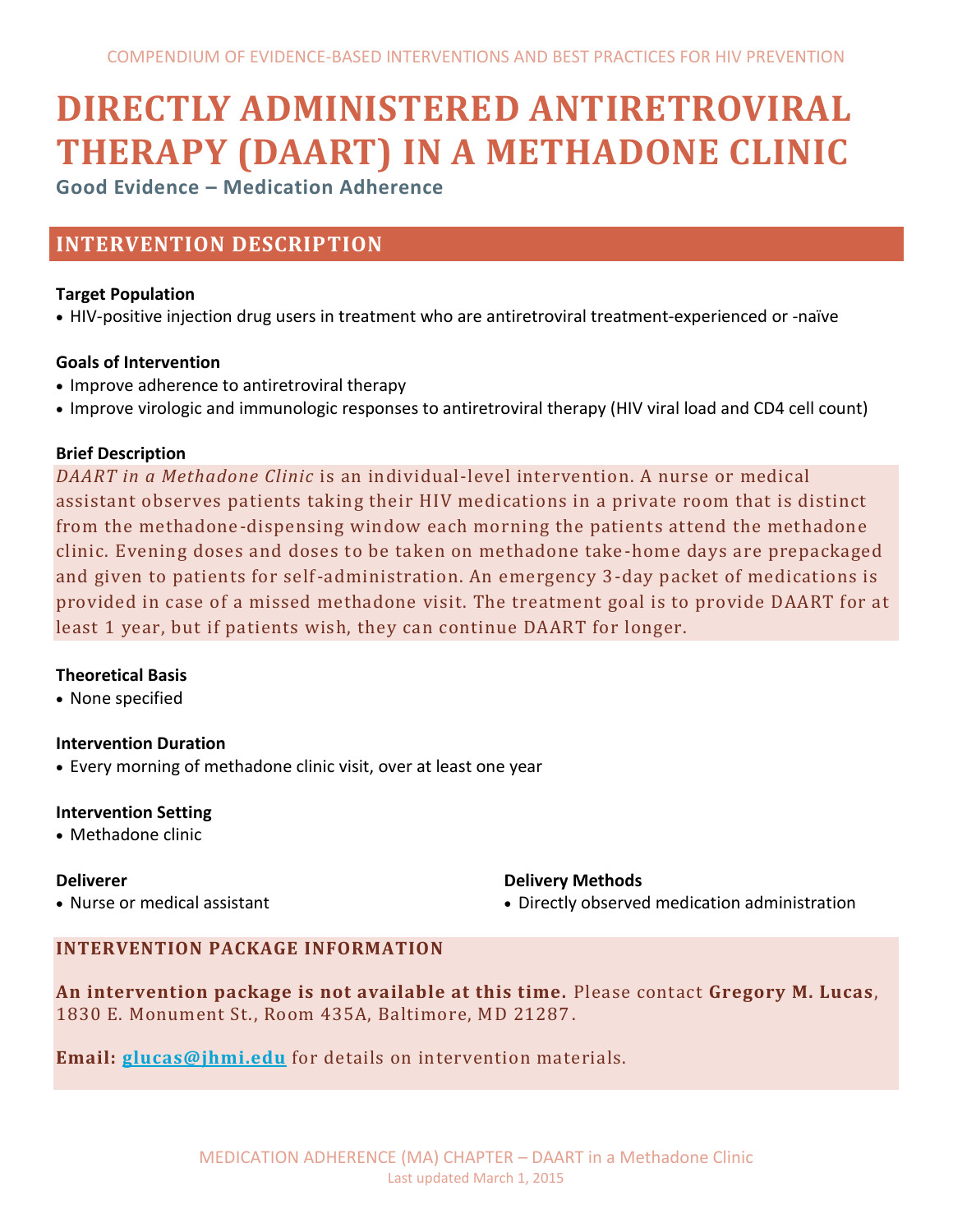# **EVALUATION STUDY AND RESULTS**

**The original evaluation was conducted in Baltimore, MD between 2001 and 2003.**

#### **Key Intervention Effects**

- Reduced viral load
- Achieved undetectable viral load

#### **Study Sample**

The baseline study sample of 891 men and women is characterized by the following:

- *79% black or African American*
- *65% male, 35% female*
- *Median age of 43 years, range: 38-49*
- *27% treatment-naïve*
- *Median viral load = 100,000, range: 20,000-250,000*
- *100% participants with detectable viral load (> 500 copies/mL)*

#### **Recruitment Settings**

Methadone clinic and HIV clinic

#### **Eligibility Criteria**

DAART intervention participants were HIV infected men and women ≥ 18 years of age who had a regular HIV treatment provider, had received methadone therapy for > 30 days with no plans to discontinue, were starting a first or subsequent HAART regimen in which doses were not administered more frequently than twice daily, had a detectable HIV-1 RNA viral load (> 500 copies/mL) at baseline, and did not have known triple-class antiretroviral drug resistance (as determined from a prior resistance test performed in clinical practice). All comparison participants were HIV infected men and women ≥ 18 years of age who were starting a first or subsequent HAART regimen on or after January 1, 2001, had a detectable HIV-1 RNA viral load (> 500 copies/mL) at baseline, and did not have known triple-class antiretroviral drug resistance (using the same genotypic criteria as the DAART intervention participants).

#### **Assignment Method**

Participants (N = 891) were from 1 of 2 groups: DAART Intervention (3 clinics; n = 82 participants) or a nonconcurrent comparison (1 clinic; n = 809 participants). Participants in the non-concurrent comparison were divided into 3 groups based on participant characteristics: IDU-methadone group [n = 75], IDU-nonmethadone group  $[n = 244]$ , and non-IDU group  $[n = 490]$ ).

#### **Comparison Group**

The IDU-methadone comparison group received methadone therapy, HAART, and usual clinical care. The IDUnon-methadone and non-IDU comparison groups received HAART and usual clinical care.

#### **Relevant Outcomes Measured and Follow-up Time**

 Viral load was measured at 6 and 12 months post-initiation of intervention and was assessed as log10 copies/mL and as undetectable (< 400 copies/mL).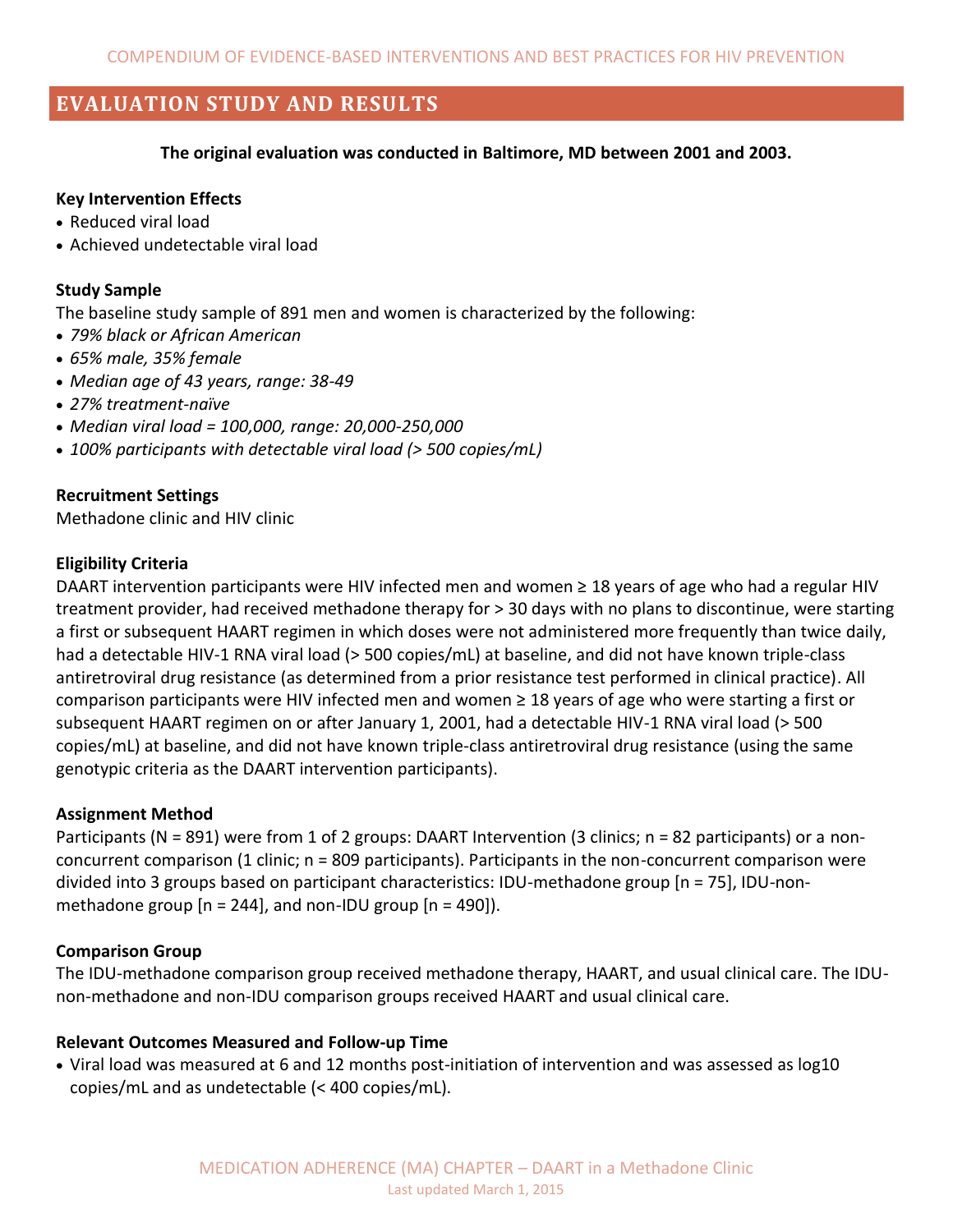# **Participant Retention**

- DAART Intervention
	- $\circ$  94% retained at 6 months post-initiation of intervention\*
	- o 74% retained at 12 months post-initiation of intervention\*
- IDU-Methadone Comparison
	- $\circ$  97% retained at 6 months post-initiation of intervention\*
	- $\circ$  83% retained at 12 months post-initiation of intervention\*
- IDU-non-Methadone Comparison
	- o 97% retained at 6 months post-initiation of intervention\*
	- o 86% retained at 12 months post-initiation of intervention\*
- Non-IDU Comparison
	- $\circ$  94% retained at 6 months post-initiation of intervention\*
	- o 82% retained at 12 months post-initiation of intervention\*

# **Significant Findings**

- The decrease from baseline in median log10 viral load level at 6 months post-initiation of intervention was significantly greater among the DAART intervention participants than the IDU-methadone comparison participants (2.5 vs. 1.3  $log10$  copies/mL,  $p = .001$ ; missing data imputed).
- The proportion of participants achieving an undetectable viral load (< 400 copies/mL) was significantly higher in the DAART intervention arm than IDU-methadone comparison arm at 6 months post-initiation of intervention (74% vs. 41%,  $p < .001$ , missing data imputed; 78% vs. 52%,  $p = .002$ , without imputation).

# **Considerations**

- This study did not meet the best-evidence criteria due to a quasi-prospective study design, non-concurrent comparison, non-randomized allocation with moderate bias, no adjustment for cluster allocation (i.e., clinic), and no measurement of medication adherence behaviors.
- Two significant findings reported in the publication did not meet all the efficacy criteria because the attrition plus missing data for the IDU-methadone comparison arm at the 12-month assessment were 47%, which exceeds the < 40% requirement.
	- o At 12 months, the percentage of participants achieving an undetectable viral load (< 400 copies/mL) was significantly higher in the DAART intervention arm than the IDU-methadone comparison arm (56% vs.  $32\%$ ,  $p = .009$ ; missing data imputed)
	- $\circ$  At both 6 and 12 months, the DAART participants were significantly more likely to achieve viral suppression (< 400 copies/mL) than the IDU-methadone comparison participants (OR = 0.3, 95% CI = 0.2 to 0.6;  $p < 0.05$ ; without imputation).
- The DAART Intervention participants had a significantly greater median increase in CD4 cell count at 12 months than IDU-methadone comparison participants (74 vs. 21 cells/mm3,  $p = .04$ ; missing data imputed). No significant effect on CD4 cell count at the 6-month assessment.
- The DAART Intervention participants has a significantly greater median decrease in viral load at 6 months than the other two comparison arms (IDU-non-methadone arm,  $p = .001$ ; non-IDU arm,  $p = .05$ ).
- At baseline, a significantly larger percentage of the IDU-methadone participants took NNRTI than the DAART intervention participants  $(31\% \text{ vs. } 14\%, \text{ p} < .05)$ .

# **\*Information obtained from author**